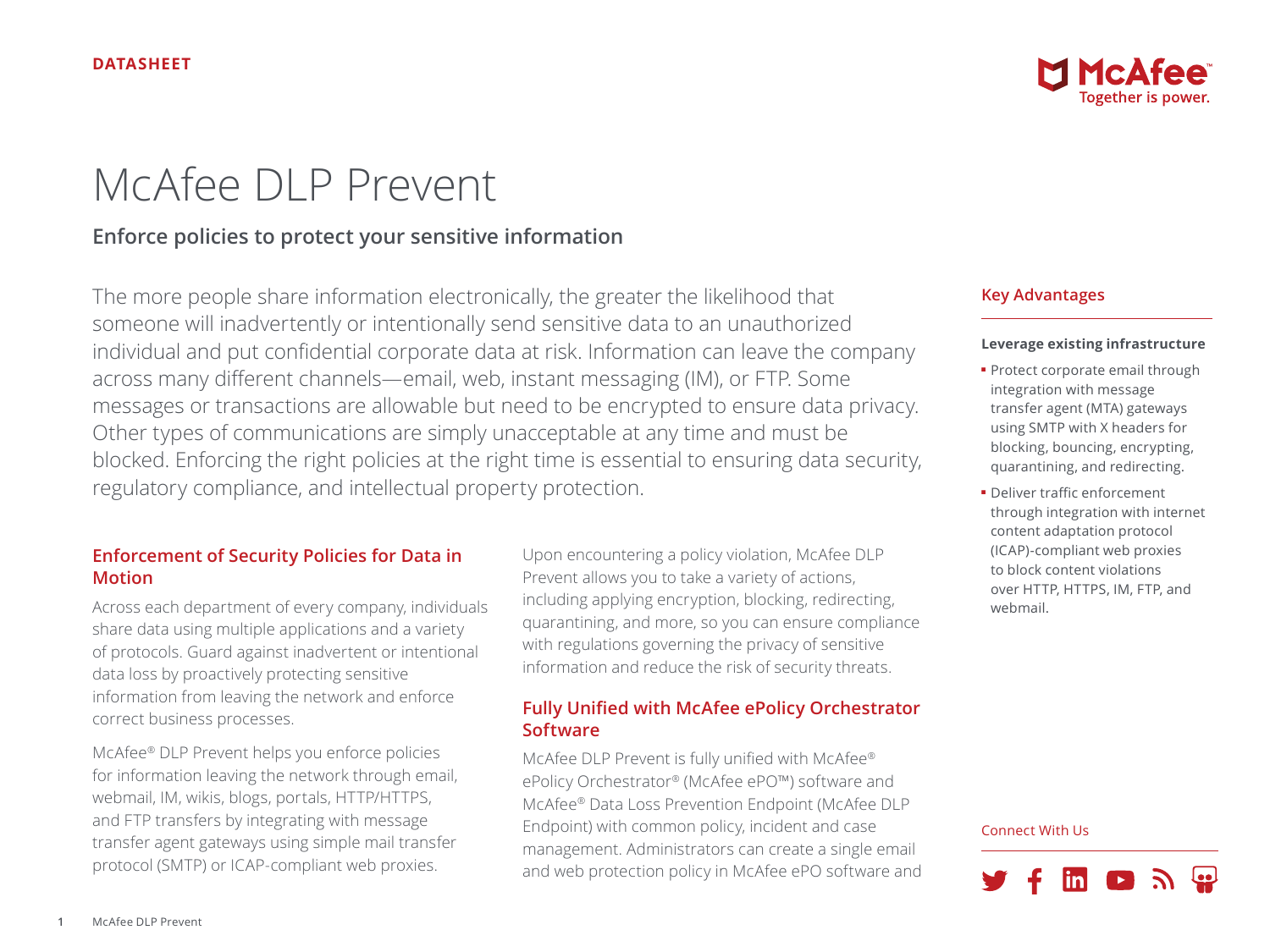## **DATASHEET**

deploy it to endpoints and the network. In addition, McAfee DLP Endpoint and McAfee DLP Prevent share a common classification engine that allows for a single email and web policy. Common dictionaries and regular expression (regex) syntax provide continuity for creating common web and email protection rules. With centralized management, McAfee DLP solutions provide single-pane-of-glass visibility and help increase business efficiency and reduce administrative overhead.

# **Monitor Mobile Email**

McAfee® DLP Prevent for Mobile Email provides content-aware protection to mobile email by intercepting emails downloaded to mobile device via ActiveSync proxy with DLP capability. In addition, it is capable of intercepting ActiveSync on both onpremises Microsoft Exchange and on Microsoft Office 365 Hosted Exchange. It is fully managed from McAfee ePO software and is included as part of the McAfee DLP Prevent license. It does not require any agent installation on mobile devices. With McAfee DLP Prevent for Mobile Email, enterprises can monitor email for compliance and evidence collection and can protect both managed and unmanaged mobile devices.

# **Integration with Web Proxies and MTAs for Greater Protection**

McAfee DLP Prevent integrates with web proxies (using ICAP) and with MTAs (using X headers) for the required action. Because it terminates unauthorized transactions at the application layer rather than simply dropping the TCP session, which does nothing to modify application behavior, McAfee DLP Prevent alerts the initiating application that the transmission was denied due to a policy breach. This ensures greater data protection for your organization because McAfee DLP Prevent learns what must be protected and stops the application from attempting the same behavior again.

## **Protection for Known and Unknown Sensitive Information**

With the ability to classify more than 300 different content types, McAfee DLP Prevent helps you ensure that the security of the information you are aware of remains confidential—Social Security numbers, credit card numbers, and financial data. It also helps you learn what information or documents require protection, such as highly complex intellectual property. McAfee DLP Prevent includes a wide range of built-in policies, ranging from compliance to acceptable use to intellectual property, enabling you to match entire and partial documents to a comprehensive set of rules so you can protect all your sensitive information, both known and unknown.

# **Customizable Views and Incident Reports**

Using McAfee ePO software, you can customize summary views of security incidents and subsequent actions based on any two contextual pivot points. List and detail views, as well as summary views with trending, are available at your fingertips. McAfee DLP Prevent also includes a large number of pre-built reports, each of which can be viewed, saved for later use, or scheduled for periodic delivery.

## **Proactively enforce policies for all types of information**

- Protect more than 300 unique content types.
- Enforce policies for the information you know is sensitive, as well as the information you may not know about.
- Scale to support hundreds of thousands of concurrent connections.

## **Classify, analyze, and address data leaks**

- Filter and control sensitive information to protect against known and unknown risks.
- Index and enforce fine-grained security policies for all types of content.
- Apply policies regarding internal file share access to prevent users from accessing information or repositories in an unauthorized manner.

## **Specifications**

## **System throughput**

Up to 150 Mbps of full content analysis, indexing, and storage throughput.

#### **Network integration**

Integrates into the network as an off-path appliance that is active within the data path using MTAs and ICAP-compliant web proxies.